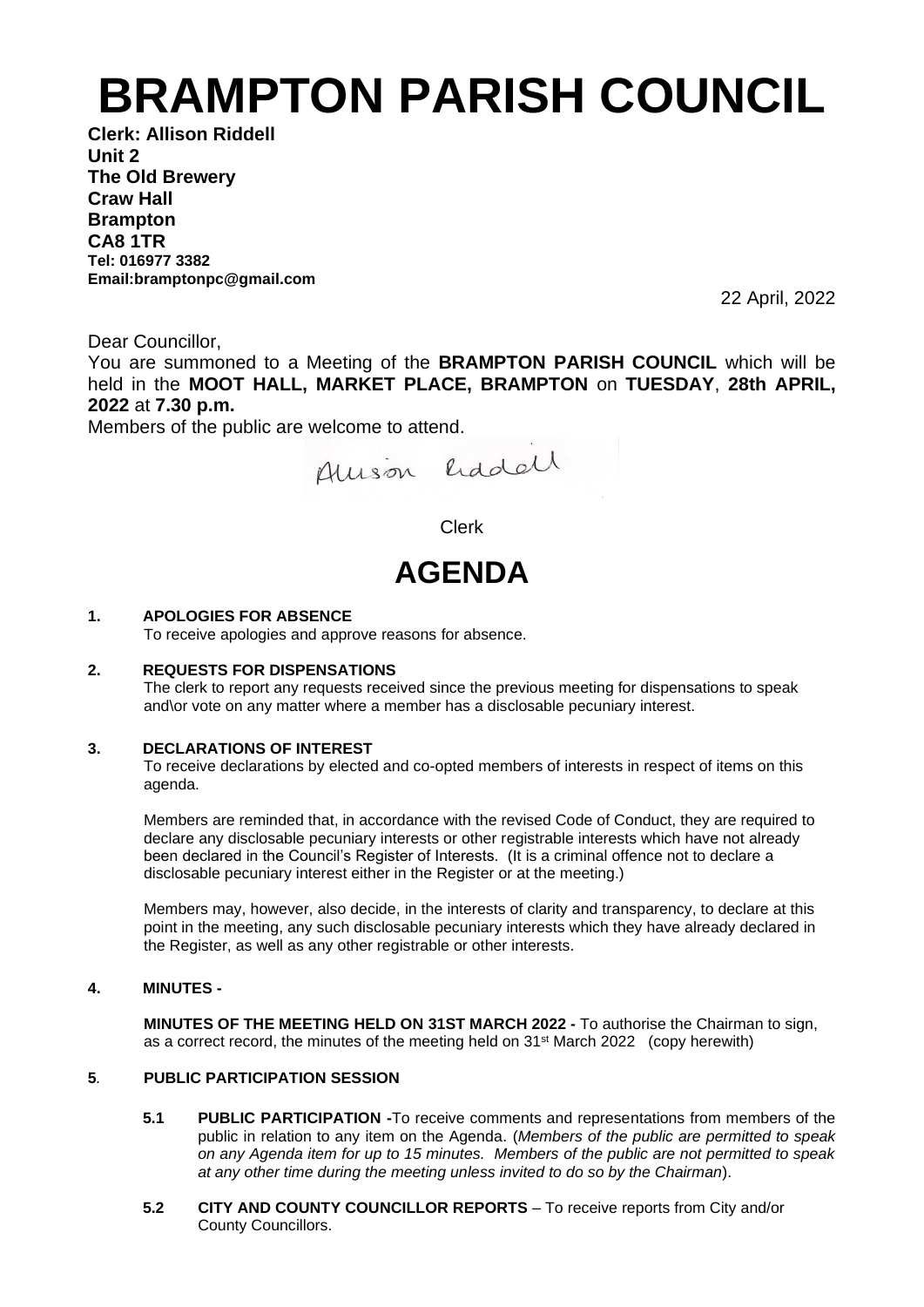#### **6. TOWN AND COUNTRY PLANNING APPLICATIONS**  To consider the following:-

- **6.1 GARTH HOUSE, GREENFIELD LANE, BRAMPTON (22/0272 & 22/0273) –** Internal and external works to facilitate the conversion of existing garage to provide habitable accommodation. (LBC)
- **6.2 TARNWAY, PAVING BROW, BRAMPTON (22/0287)** Extension to rear of property and addition of gable to front of dwelling. (revised application)

(Information available on Carlisle City Council website)

# **7. NOTIFICATION OF DECISIONS**

To note a report from the Clerk. (copy herewith)

# **8. FINANCIAL MATTERS -**

- **8.1 BANK RECONCILIATION TO 31ST MARCH 2022 -** Report by Clerk. (copy herewith)
- **8.2 FINANCIAL TRANSACTIONS** Report by Clerk. (copy herewith)
- **8.3 EXPENDITURE TO APPROVE –** To approve the expenditure detailed.(copy herewith)

#### **9. REPRESENTATIVES' REPORTS** To receive information and reports by representatives on Outside Bodies.

### **10. EVENTS WORKING GROUP**

To receive an update on scheduled events for 2022.

### **11. ACCESS MATTERS –**

- **11.1 ACCESS BRAMPTON –** To receive an update from Councillor Angland.
- **11.2 ACCESS TO MURRAY PARK** To consider the issues raised by Walkers are Welcome regarding removal of gates for easier access and widening of footpaths.

# **12. JACOBITE RE-ENACTMENT EVENT 2023**

To consider the use of King George V field for a re-enactment event to be held on the weekend of 8- 9<sup>th</sup> July 2023. Clerk to report.

#### **13. CLERK'S REPORT**

To note a report from the Clerk. (copy herewith)

# **14. CORRESPONDENCE RECEIVED**

To consider items of correspondence requiring a decision.

None at time of agenda circulation.

# **15. AGENDA ITEMS FOR NEXT MEETING**

To submit items for the next meeting. Any further items should be submitted to the Clerk before 19th May 2022.

# **16. DATE OF NEXT MEETING**

Thursday 26th May 2022, 7.30pm, Moot Hall – Annual meeting of the Parish Council. Committee meetings will be held on Thursday 12<sup>th</sup> May 2022 from 7.00pm, Moot Hall.

# **17. PUBLIC BODIES (ADMISSION TO MEETINGS) ACT 1960**

To consider resolving, in terms of the Public Bodies (Admission to Meetings) Act 1960, that, in view of the confidential nature of the business to be transacted (contract terms), it is advisable in the public interest that the public be temporarily excluded and that they be instructed to withdraw.

# **18. UTILITIES AT MOOT HALL**

To note the information received from various utilities companies and consider what action, if any, to be taken. (circulated to members)